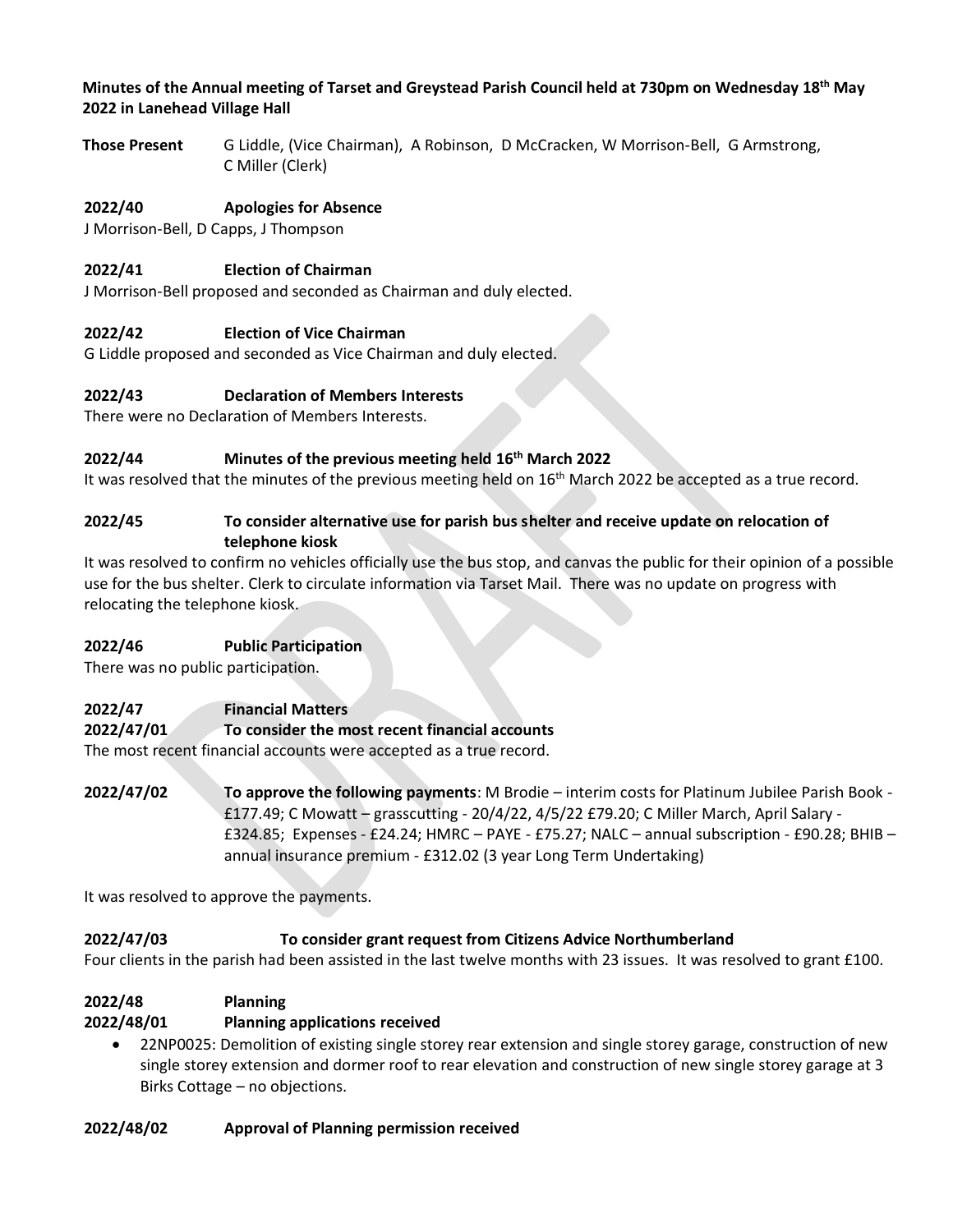• 22NP0009: Land at Plot 5, Burnbank Farm – Approval of details reserved by condition 8 (construction method statement) of 21NP0090 – construction of 1No new build dwelling with associated amenity space and vehicle parking

# **2022/49 Orchard and Car Park**

#### **2022/49/01 To consider maintenance issues**

There were several trees in the orchard that may require attention. Clerk to contact tree inspector to seek estimate to carry out inspection and produce report.

### **2022/49/02 To consider issues with overnight camping in car park**

Two camper vans had parked all night on the Bank Holiday weekend, and a van had also been noted this week. Clerk to report to County Council.

### **2022/50 Reports**

D Capps had cleaned signage at Greenhaugh, and advised some were in need of repair/replacement. Matter to be considered further at next PC meeting.

### **2022/51 Community Fibre Partnership**

Low level communication ongoing, but progress slow.

### **2022/52 Highway Matters**

### **2022/52/01 Drainage issues between Lanehead and High Green**

Drains still require cleansing, Clerk to re-report to County Council. An unofficial passing place had appeared half way up Sneep Bank, between the bridge and Diamond Cottage, and which needed to be properly created, as in wet weather it would lead to problems. A grit bin would be beneficial between Burdonside and High Green – Clerk to report issues to County Council.

#### **2022/53 To receive update on governance review, to remove the division of two wards** Resident consultation to commence 13/5/22. Clerk to circulate information via Tarset News.

**2022/54 To receive update regarding problems at Greenhaugh Sewage Treatment Works** Works were nearing completion. Bridge beside the Sewage Works requires repair. Clerk to report to County Council.

#### **2022/55 To consider Queen's Platinum Celebrations June 2022 2022/55/01 To consider proposals from Working Group**

Itinerary to be lighting of beacon and fireworks 2/6/22 with historical film show beforehand. Village hall to hold fancy dress party 3/6/22. Games at the back of pub and street party 5/6/22. D McCracken to approach independent landowner and ask if they could light a beacon on their land, with firework display to be held in Orchard. Risk Assessment required for the celebrations with Clerk to draft document.

# **2022/57 NALC – The Armed Forces Covenant**

Parish Councils could sign the covenant and were encouraged to employ veterans. It was resolved this would not be an area the Parish Council could assist with at the present time.

# **2022/58 Audit of Accounts year ending 31/3/22**

**2022/58/01 To consider and agree any actions arising from the report of the internal auditor**

There were no matters arising from the report of the internal auditor.

# **2022/58/02 To approve the Governance Statement**

It was resolved to approve the governance statement.